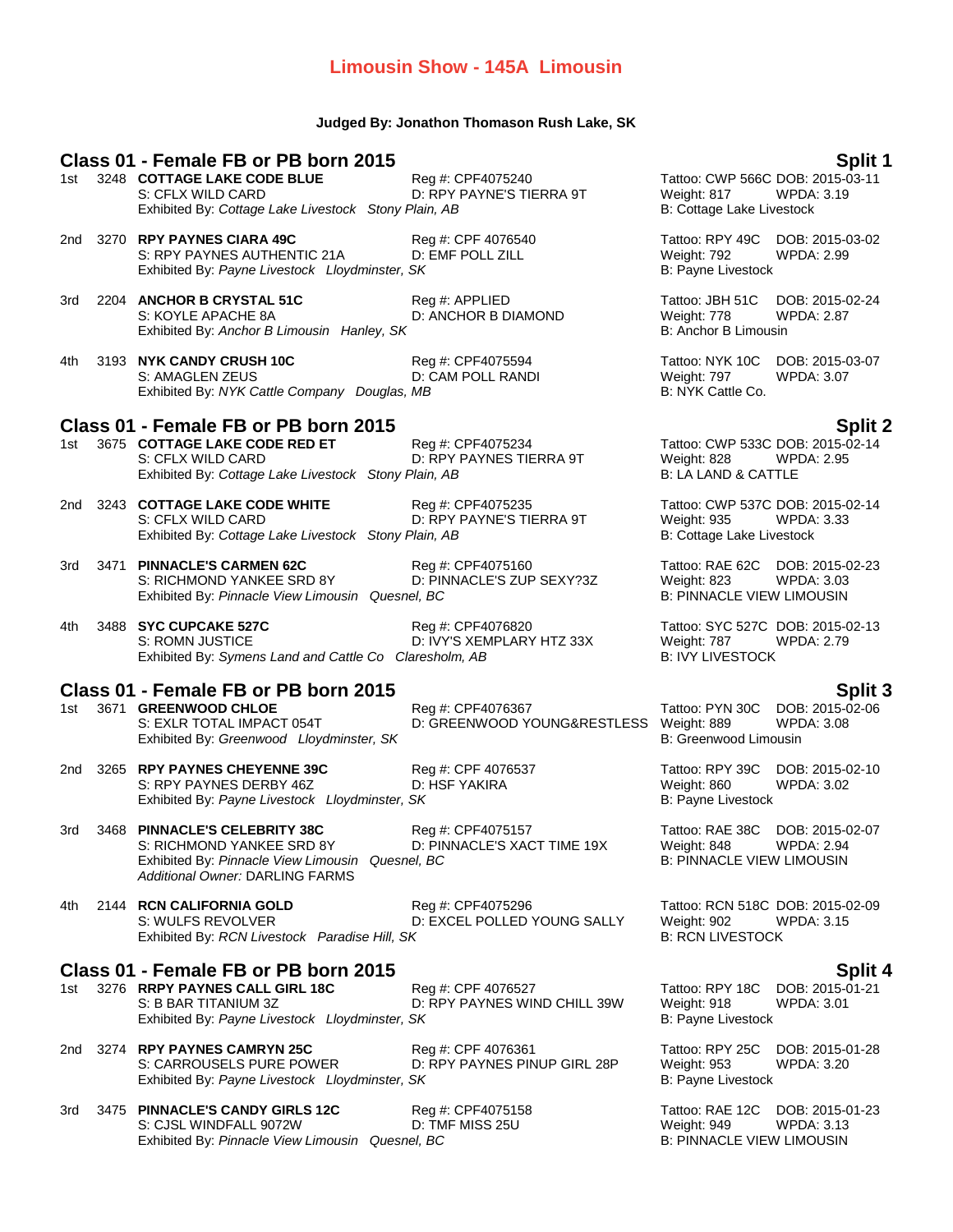| 4th | 2695 EMF CANDY 3C<br>S: RPY PAYNES DERBY 46Z<br>Exhibited By: Eden Meadows Farm Zehner, SK                                                      | Reg #: URF 4075822<br>D: RPY PAYNES CAROLINA 13Z    | Tattoo: THE 3C<br>Weight: 978<br>B: Eden Meadows Farm      | DOB: 2015-01-22<br><b>WPDA: 3.22</b>                              |
|-----|-------------------------------------------------------------------------------------------------------------------------------------------------|-----------------------------------------------------|------------------------------------------------------------|-------------------------------------------------------------------|
| 1st | Class 01 - Female FB or PB born 2015<br>3272 RPY PAYNES CHELSEA 14C<br>S: ANCHOR B "THE BOSS"<br>Exhibited By: Payne Livestock Lloydminster, SK | Reg #: CPF 4076531<br>D: ANCHOR B WANNA DANCE       | Tattoo: RPY 14C<br>Weight: 858<br>B: Payne Livestock       | Split 5<br>DOB: 2015-01-18<br><b>WPDA: 2.79</b>                   |
| 2nd | 3318 RICHMOND CENTRE FOLD SRD 28C<br>S: RICHMOND ZODIAC SRD 29Z<br>Exhibited By: Richmond Ranch Rumsey, AB                                      | Reg #: CPF4076199<br>D: PINNACLE'S XPECT PERFECTION | Tattoo: SRD 28C<br>Weight: 855<br><b>B: Richmond Ranch</b> | DOB: 2015-01-18<br><b>WPDA: 2.78</b>                              |
| 3rd | 3485 SYC CHLOE 595C<br>S: IVY'S MARKSMAN HTZ 10Z<br>Exhibited By: Symens Land and Cattle Co Claresholm, AB                                      | Reg #: PENDING<br>D: IVY'S YOUNG AND PERFECT        | Weight: 766<br><b>B: IVY LIVESTOCK</b>                     | Tattoo: SYC 595C DOB: 2015-01-14<br><b>WPDA: 2.46</b>             |
| 4th | 2692 EMF CHANEL 1C<br>S: RPY PAYNES DERBY 46Z<br>Exhibited By: Eden Meadows Farm Zehner, SK                                                     | Reg #: CPF 4075137<br>D: RPY PAYNES CAROLINA 13Z    | Tattoo: THE 1C<br>Weight: 967<br>B: Eden Meadows Farm      | DOB: 2015-01-16<br><b>WPDA: 3.12</b>                              |
|     | Class 01 - Female FB or PB born 2015                                                                                                            |                                                     |                                                            | Split 6                                                           |
| 1st | 3277 RPY PAYNES CHIT CHAT 2C<br>S: RPY PAYNES DERBY 46Z<br>Exhibited By: Payne Livestock Lloydminster, SK                                       | Reg #: CPF 4076528<br>D: RPY PAYNES WALLFLOWER 46W  | Tattoo: RPY 2C<br>Weight: 982<br>B: Payne Livestock        | DOB: 2015-01-04<br><b>WPDA: 3.05</b>                              |
| 2nd | 2049 JL CATNESS LNA 501C<br>S: WULF'S XTREME SPORTS<br>Exhibited By: Jaymarandy Farms Roblin, MB                                                | Reg #: CPF4074733<br>D: LNA ZERO TA SIXTY           | Weight: 919<br>B: Jaymarandy Limousin                      | Tattoo: LNA 501C DOB: 2015-01-01<br><b>WPDA: 2.83</b>             |
| 3rd | 2045 JL CURVES & CONTOURS LNA 2C<br>S: WULF'S XCELLSIOR<br>Exhibited By: Jaymarandy Farms Roblin, MB                                            | Reg #: CPF4074746<br>D: JAYMARANDY HESTIA           | Tattoo: LNA 2C<br>Weight: 837<br>B: Jaymarandy Limousin    | DOB: 2015-01-07<br><b>WPDA: 2.62</b>                              |
| 4th | 2206 ANCHOR B CASSIDY 10C<br>S: ANCHOR B "THE BOSS"<br>Exhibited By: Anchor B Limousin Hanley, SK                                               | Reg #: APPLIED<br>D: ANCHOR B SHERIDAN              | Tattoo: JBH 10C<br>Weight: 842<br>B: Anchor B Limousin     | DOB: 2015-01-12<br><b>WPDA: 2.68</b>                              |
|     | Class 01 - Female FB or PB born 2015<br>2145 RCN CANT BUY MY LOVE<br>S: RPY PAYNES ELVIS 34X<br>Exhibited By: RCN Livestock Paradise Hill, SK   | Reg #: CPF40750374<br>D: RCN ADDICTED TO LOVE       | Weight: 884<br><b>B: RCN LIVESTOCK</b>                     | Split 11<br>Tattoo: RCN 527C DOB: 2015-02-09<br><b>WPDA: 3.09</b> |

### **Class 02 - Junior Division Calf Champion and Reserve Calf Champion Female**

1st 3248 **COTTAGE LAKE CODE BLUE** Reg #: CPF4075240 **Reg 11 COLOGE 1998** Tattoo: CWP 566C DOB: 2015-03-11<br>S: CFLX WILD CARD D: RPY PAYNE'S TIERRA 9T Weight: 817 WPDA: 3.19 D: RPY PAYNE'S TIERRA 9T Weight: 817 WPDA: 3.19 Exhibited By: *Cottage Lake Livestock Stony Plain, AB* B: Cottage Lake Livestock

# 2nd 3671 **GREENWOOD CHLOE** Reg #: CPF4076367 Tattoo: PYN 30C DOB: 2015-02-06<br>S: EXLR TOTAL IMPACT 054T D: GREENWOOD YOUNG&RESTLESS Weight: 889 WPDA: 3.08

D: GREENWOOD YOUNG&RESTLESS Weight: 889 WPDA: 3.08 Exhibited By: Greenwood Lloydminster, SK B: Greenwood Limousin

# **Class 03 - Senior Division Calf Champion and Reserve Calf Champion Female**

1st 3276 **RRPY PAYNES CALL GIRL 18C** Reg #: CPF 4076527 Tattoo: RPY 18C DOB: 2015-01-21 S: B BAR TITANIUM 3Z D: RPY PAYNES WIND CHILL 39W Weight: 918 WPDA: 3.01 Exhibited By: Payne Livestock Lloydminster, SK B: Payne Livestock

2nd 3272 **RPY PAYNES CHELSEA 14C** Reg #: CPF 4076531 Tattoo: RPY 14C DOB: 2015-01-18 S: ANCHOR B "THE BOSS" D: ANCHOR B WANNA DANCE Weight: 858 WPDA: 2.79 Exhibited By: Payne Livestock Lloydminster, SK B: Payne Livestock B: Payne Livestock

### **Class 04 - Female FB or PB born 2014 Sep 1- Dec 31**

### **Split 0**

**Split 0**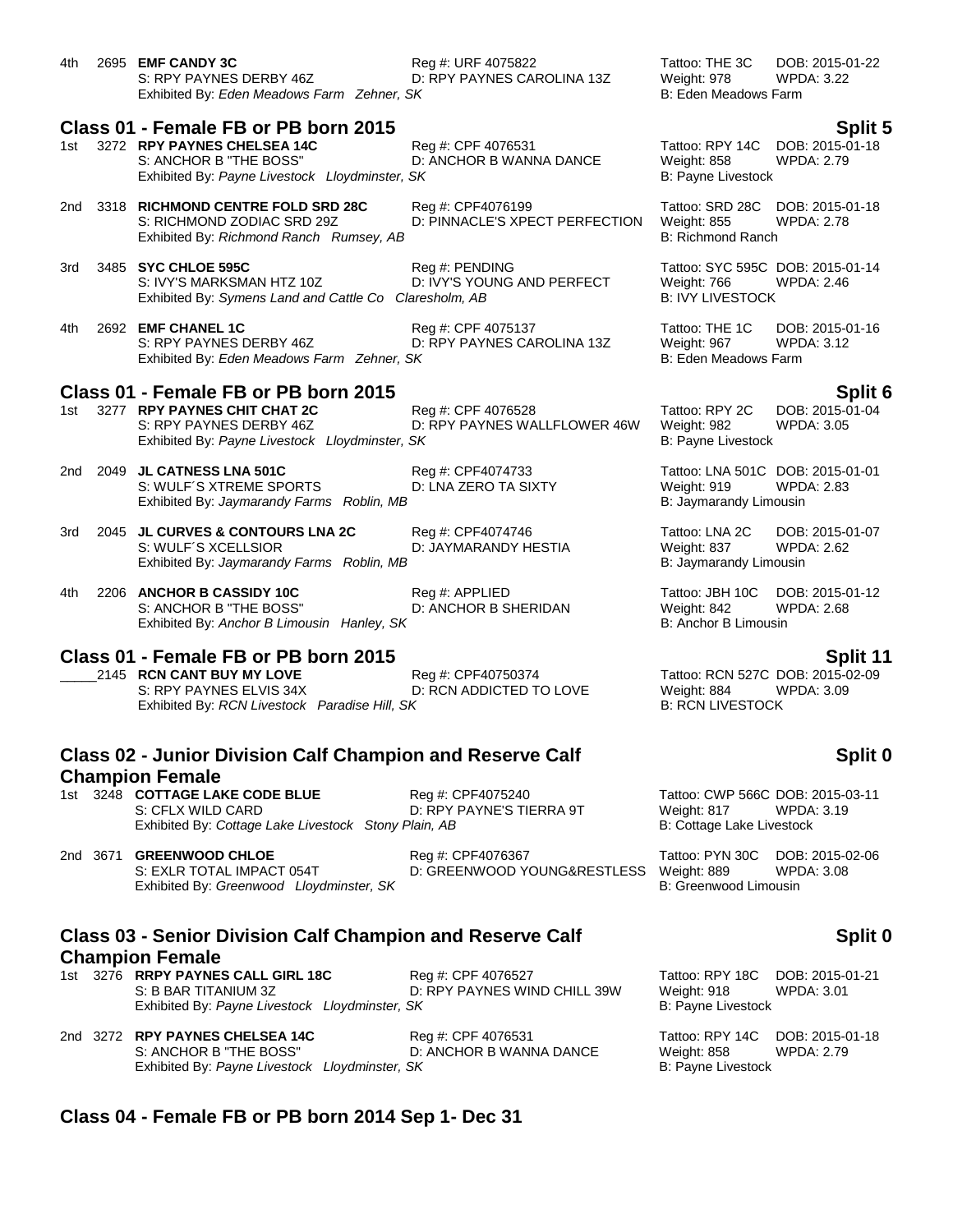|     | Class 05 - Female FB or PB born 2014 Jan 1- Aug 31                                                                                                          |                                                           |                                                                     | Split 1                                                                                       |
|-----|-------------------------------------------------------------------------------------------------------------------------------------------------------------|-----------------------------------------------------------|---------------------------------------------------------------------|-----------------------------------------------------------------------------------------------|
|     | 1st 3473 GREENWOOD PLD BRANDY<br>S: MAGS WAR ADMIRAL<br>Exhibited By: Pinnacle View Limousin Quesnel, BC<br>Additional Owner: AUSTIN FISK                   | Reg #: CPF0218898<br>D: HSF TINKERBELL                    | Weight: 1477                                                        | Tattoo: PYN 704B DOB: 2014-02-08<br><b>WPDA: 2.27</b><br><b>B: SCOTT AND JACQUELINE PAYNE</b> |
|     | 2nd 3683 COTTAGE LAKE BLUE ORCHID<br>S: RPY PAYNES ELVIS 34X<br>Exhibited By: Cottage Lake Livestock Stony Plain, AB                                        | Reg #: CPF0218087<br>D: AUTO SPANKY 214X                  | Weight: 1555<br><b>B: KATRINA PAPENHUYZEN</b>                       | Tattoo: PKL 904B DOB: 2014-02-14<br><b>WPDA: 2.41</b>                                         |
|     | 3rd 3195 CAM POLL BRIDESMAID<br>S: RLF YARDLEY 601Y<br>Exhibited By: NYK Cattle Company Douglas, MB<br>Additional Owner: Campbell Land and Cattle Inc.      | Reg #: CPF0219225<br>D: CAM POLL XPRESSIVE                | Tattoo: WGC 8B<br><b>Weight: 1480</b><br>B: Campbell Limousin       | DOB: 2014-02-11<br><b>WPDA: 2.28</b>                                                          |
|     | 4th 3640 JYF BARLOW 29B<br>S: AHCC WOOD MOUNTAIN W796<br>Exhibited By: J. Yorga Farms Ltd. Flintoft, SK                                                     | Reg #: CPF0221363<br>D: TMF 238T                          | Tattoo: JYF 29B<br>Weight: 1445<br>B: J. Yorga Farms                | DOB: 2014-04-17<br><b>WPDA: 2.47</b>                                                          |
|     | Class 05 - Female FB or PB born 2014 Jan 1- Aug 31                                                                                                          |                                                           |                                                                     | <b>Split 2</b>                                                                                |
|     | 1st 2212 <b>B BAR FOXTROT 21B</b><br>S: RPY PAYNES DERBY 46Z<br>Exhibited By: B Bar Cattle Lucky Lake, SK<br>Additional Owner: Hawkeye Land and Cattle, ON  | Reg #: CPF0217357<br>D: ANCHOR B UNIQUE GAL 115U          | Tattoo: UZX 21B<br>Weight: 1730<br><b>B: B Bar Cattle</b>           | DOB: 2014-01-18<br><b>WPDA: 2.57</b>                                                          |
|     | 2nd 3470 PINNACLE'S BEFORE HE CHEATS 33B<br>S: CJSL WINDFALL 9072W<br>Exhibited By: Pinnacle View Limousin Quesnel, BC<br>Additional Owner: PLAINS LIMOUSIN | Reg #: CPF0218136<br>D: TMF MISS 2X                       | Tattoo: RAE 33B<br>Weight: 1445<br><b>B: PINNACLE VIEW LIMOUSIN</b> | DOB: 2014-02-02<br><b>WPDA: 2.20</b>                                                          |
|     | 3rd 3264 RPY PAYNES BIZZY 37B<br>S: B BAR TITANIUM 3Z<br>Exhibited By: Payne Livestock Lloydminster, SK                                                     | Reg #: CPF0218889<br>D: RPY PAYNES WILL I DO 23W          | Tattoo: RPY 37B<br>Weight: 1446<br>B: Payne Livestock               | DOB: 2014-02-03<br><b>WPDA: 2.20</b>                                                          |
|     | 4th 2208 ANCHOR B BAILEY 21B<br>S: ANCHOR B "THE BOSS"<br>Exhibited By: Anchor B Limousin Hanley, SK                                                        | Reg #: CPF0218102<br>D: ANCHOR B ZAHARA                   | Tattoo: JBH 21B<br>Weight: 1592<br>B: Anchor B Limousin             | DOB: 2014-02-05<br><b>WPDA: 2.43</b>                                                          |
|     |                                                                                                                                                             |                                                           |                                                                     |                                                                                               |
|     | Class 05 - Female FB or PB born 2014 Jan 1- Aug 31<br>1st 2205 KOYLE BAR HOP 9B<br>S: EXLR TOTAL IMPACT 054T<br>Exhibited By: Anchor B Limousin Hanley, SK  | Reg #: CPF0219177<br>D: KOYLE YOU'RE FANCY 2Y             | Tattoo: DKP 9B<br>Weight: 1597<br>B: Koyle Farms                    | Split 3<br>DOB: 2014-01-15<br>WPDA: 2.36                                                      |
|     | 2nd 2048 JL BARBIE 5-0 LNA 1B<br>S: WULF'S XTREME SPORTS<br>Exhibited By: Jaymarandy Farms Roblin, MB                                                       | Reg #: CPF0217712<br>D: LNA ZERO TA SIXTY                 | Tattoo: LNA 1B<br>Weight: 1453<br>B: Jaymarandy Limousin            | DOB: 2014-01-01<br>WPDA: 2.11                                                                 |
| 3rd | 2995 PINNACLE'S BILLIE JEAN 1B<br>S: WULFS EXTRACTOR X233X<br>Exhibited By: MacGregor, Jack Beachburg, ON                                                   | Reg #: CPF0219332<br>D: EXLR LUVLY 612M                   | Tattoo: EJS 1B<br>Weight: 1435<br>B: Erin Kishkan                   | DOB: 2014-01-02<br><b>WPDA: 2.08</b>                                                          |
|     | 3322 RICHMOND BACK PORCH GIRL SRD 18B<br>S: IVY'S MARKSMAN HTZ 10Z                                                                                          | Reg #: CPF0217966<br>D: RICHMOND YOUR TOO COOL SRD<br>50Y | Tattoo: SRD 18B<br>Weight: 1446                                     | DOB: 2014-01-15<br><b>WPDA: 2.14</b>                                                          |
|     | Exhibited By: Richmond Ranch Rumsey, AB                                                                                                                     |                                                           | <b>B: Richmond Ranch</b>                                            |                                                                                               |

# **Class 06 - Junior Champion and Reserve Junior Champion Female**<br>1st 3473 GREENWOOD PLD BRANDY Reg #: CPF0218898 Tattoo: PYN 704B DOB: 2014-02-08

1st 3473 **GREENWOOD PLD BRANDY** Reg #: CPF0218898<br>S: MAGS WAR ADMIRAL D: HSF TINKERBELL Exhibited By: Pinnacle View Limousin Quesnel, BC *Additional Owner:* AUSTIN FISK

|  | 2nd 3683 COTTAGE LAKE BLUE ORCHID                    | Reg #: CPF0218087   | Tattoo: PKL 904B DOB: 2014-02-14 |            |
|--|------------------------------------------------------|---------------------|----------------------------------|------------|
|  | S: RPY PAYNES ELVIS 34X                              | D: AUTO SPANKY 214X | Weight: 1555                     | WPDA: 2.41 |
|  | Exhibited By: Cottage Lake Livestock Stony Plain, AB |                     | B: KATRINA PAPENHUYZEN           |            |

Weight: 1477 WPDA: 2.27<br>B: SCOTT AND JACQUELINE PAYNE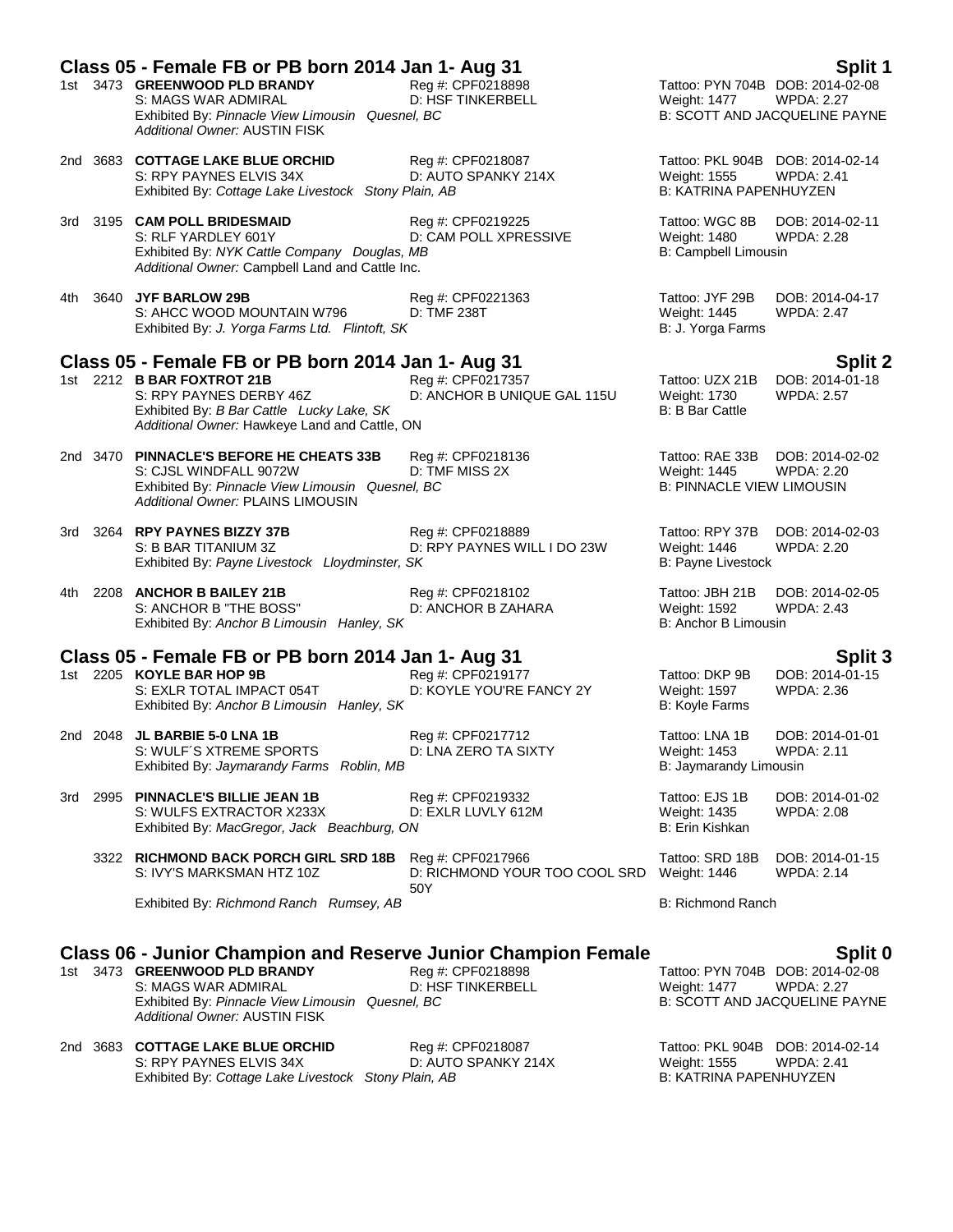#### **Class 07 Female FB or PB (with 2015 tattooed calf) born 2013 Split 1**

1st 2147 **RCN ADDICTED TO LOVE** Reg #: CPF0214840 Tattoo: RCN 18A DOB: 2013-01-05 S: GREENWOOD PLD XTRA CHARGE D: EXCEL POLLED YOUNG SALLY Weight: 1855 **Calf at Side: RCN CANT BUY MY LOVE** Reg #: CPF40750374 Tattoo: RCN 527C DOB: 2015-02-09 S: RPY PAYNES ELVIS 34X Sex: F Weight: 884 WPDA: 0.00 Exhibited By: *RCN Livestock Paradise Hill, SK* B: SCOTT & JACQUELINE PAYNE

#### **Class 08 Female FB or PB (with 2015 tattooed calf) born 2012 or earlier**

#### 1st 3672 **GREENWOOD PLD ZOOM BLOOM** Reg #: CPF0210555 Tattoo: PYN 42Z DOB: 2012-03-06 S: WOLFS REVOLVER 1219R D: GREENWOOD PLD TALKIN DIRTY Weight: 1675 **Calf at Side: GREENWOOD CURVE BALL** Reg #: CPM4076366 Tattoo: PYN 42C DOB: 2015-02-04 S: EXLR TOTAL IMPACT 054T Sex: M Sex: M Weight: 1020 WPDA: 0.00 Exhibited By: Greenwood Lloydminster, SK B: Greenwood Limousin 2nd 3329 **RICHMOND ZANDY SRD 49Z** Reg #: CPF0210524 Tattoo: SRD 49Z DOB: 2012-02-14 S: ANCHOR B GREAT WEST D: PINNACLES XPECT PERFECTION Weight: 1549 **Calf at Side: RICHMOND CRUSADER SRD 53C** Reg #: CPM4076214 Tattoo: SRD 53C DOB: 2015-01-26 S: RICHMOND ZODIAC SRD 29Z Sex: M Weight: 1073 WPDA: 0.00 Exhibited By: *Richmond Ranch Rumsey, AB* B: Richmond Ranch 3rd 2696 **EMF POLL YOUR UP** Reg #: CPF 206475 Tattoo: THE 25Y DOB: 2011-03-10 S: URBAN LEGEND D: EMF WHITE ROCK Weight: 1650<br>
Calf at Side: EMF COPPER TOP 18C Reg #: CPF 4075135 Tattoo: THE 1 **Calf at Side: EMF COPPER TOP 18C** Reg #: CPF 4075135 Tattoo: THE 18C DOB: 2015-02-15 S: RPY PAYNES DERBY 46Z Sex: F Weight: 1020 WPDA: 0.00

Exhibited By: *Eden Meadows Farm Zehner, SK* B: Eden Meadows Farm

# **Class 09 - Senior Champion and Reserve Senior Champion**

#### **Female**

| B: Greenwood Limousin<br>Tattoo: PYN 42C<br>Weight: 1020 | DOB: 2015-02-04<br><b>WPDA: 3.51</b> |
|----------------------------------------------------------|--------------------------------------|
| Tattoo: PYN 42Z<br>Weight: 1675                          | DOB: 2012-03-06<br><b>WPDA: 1.24</b> |
| B: Richmond Ranch<br>Tattoo: SRD 53C<br>Weight: 1073     | DOB: 2015-01-26<br><b>WPDA: 3.58</b> |
| Tattoo: SRD 49Z<br>Weight: 1549                          | DOB: 2012-02-14<br><b>WPDA: 1.12</b> |
|                                                          |                                      |

#### **Class 10 - Grand Champion and Reserve Grand Champion**

### **Female**

| 1st 3672 | Exhibited By: Greenwood Lloydminster, SK             |                               | B: Greenwood Limousin                |                   |
|----------|------------------------------------------------------|-------------------------------|--------------------------------------|-------------------|
|          | <b>GREENWOOD CURVE BALL</b>                          | Reg #: CPM4076366             | Tattoo: PYN 42C                      | DOB: 2015-02-04   |
|          | S: EXLR TOTAL IMPACT 054T                            | D: GREENWOOD ZOOM BLOOM       | Weight: 1020                         | WPDA: 3.51        |
|          | <b>GREENWOOD PLD ZOOM BLOOM</b>                      | Reg #: CPF0210555             | Tattoo: PYN 42Z                      | DOB: 2012-03-06   |
|          | S: WOLFS REVOLVER 1219R                              | D: GREENWOOD PLD TALKIN DIRTY | Weight: 1675                         | <b>WPDA: 1.24</b> |
| 2nd 3473 | Exhibited By: Pinnacle View Limousin                 | Quesnel, BC                   | <b>B: SCOTT AND JACQUELINE PAYNE</b> |                   |
|          | <b>GREENWOOD PLD BRANDY</b>                          | Reg #: CPF0218898             | Tattoo: PYN 704B                     | DOB: 2014-02-08   |
|          | S: MAGS WAR ADMIRAL<br>Additional Owner: AUSTIN FISK | <b>D: HSF TINKERBELL</b>      | Weight: 1477                         | <b>WPDA: 2.27</b> |

#### **Class 11 - Bull FB or PB born 2015 Split 1**

1st 3247 **COTTAGE LAKE CHICAGO** Reg #: CPM4076669 Tattoo: CWP 576C DOB: 2015-03-29<br>S: EXLR TOTAL IMPACT 054T D: CL ZOE DE TORE DESTINE REGINT: 805 WPDA: 3.38 S: EXLR TOTAL IMPACT 054T D: CL ZOE Weight: 805 WPDA: 3.38 Exhibited By: *Cottage Lake Livestock Stony Plain, AB* B: Cottage Lake Livestock

**Split 0**

### **Split 0**

**Split 1**

| and Reserve Senior Ghar |                   |  |  |  |
|-------------------------|-------------------|--|--|--|
| ovdminster, SK          |                   |  |  |  |
|                         | Reg #: CPM4076366 |  |  |  |
| 1Т                      | D: GREENWOOD ZOOI |  |  |  |
| <b>BLOOM</b>            | Reg #: CPF0210555 |  |  |  |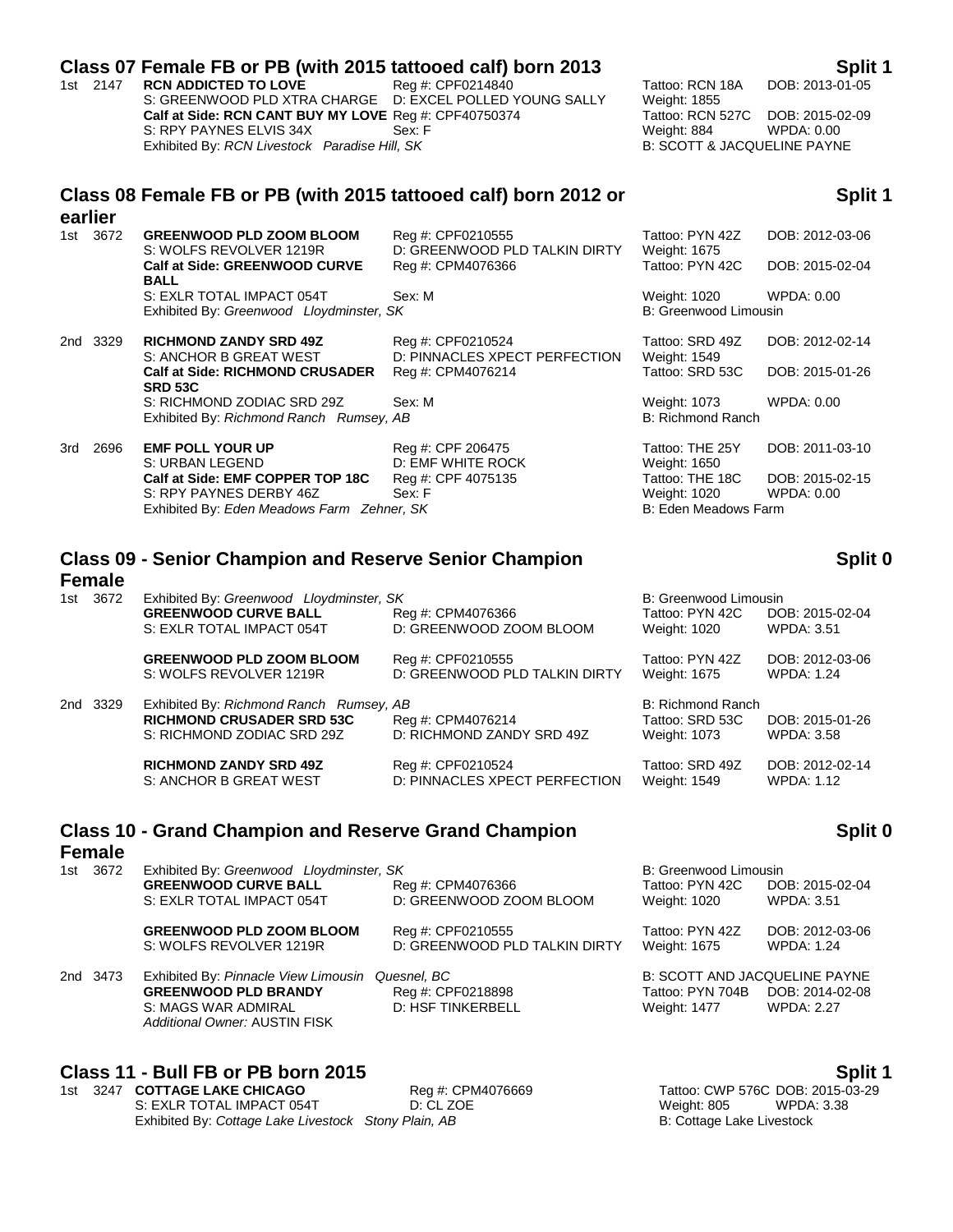2nd 2274 **CARPENTERS COY 59C** Reg #: CPM4075605 Tattoo: LEC 59C DOB: 2015-03-04 S: EDW AMBASSADOR D: TMF MISS 77U Weight: 880 Exhibited By: *Carpenters Cattle Company Hanley, SK* B: Carpenter Cattle Co. 3rd 3262 **RPY PAYNES CHICO 45C** Reg #: CPM 4076521 Tattoo: RPY 45C DOB: 2015-02-21 S: WULFS ZANE X238Z D: RPY PAYNES TROUBLE 32T Weight: 1085 WPDA: 3.96 Exhibited By: Payne Livestock Lloydminster, SK B: Payne Livestock B: Payne Livestock 4th 3242 **COTTAGE LAKE CHILLIN´ IT** Req #: CPM4076667 Tattoo: CWP 511C DOB: 2015-02-12 S: DHVO DEUCE 132R D: FBR BABEY'S UNTOUCHABLE 3U Weight: 1115 WPDA: 3.94 Exhibited By: Cottage Lake Livestock Stony Plain, AB B: Cottage Lake Livestock Stone Lake Livestock B: Cottage Lake Livestock 5th 3486 **SYC COLD BEER 523C** Reg #: CPM4076819 Tattoo: STC523C DOB: 2015-03-13 S: RPY PAYNES BUD 27Z D: SY JASY RACHAEL 15R Weight: 754 WPDA: 2.97 Exhibited By: Symens Land and Cattle Co Claresholm, AB B: Symens Land and Cattle Co **Class 11 - Bull FB or PB born 2015 Split 2** 1st 3472 **PINNACLE'S CITATION 34C** Reg #: APPLIED FOR Tattoo: RAE 34C DOB: 2015-02-05<br>S: RPY PAYNES DERBY 46Z D: CJSL XCITE 353X Weight: 1009 WPDA: 3.48 S: RPY PAYNES DERBY 46Z D: CJSL XCITE 353X Weight: 1009 WPDA: 3.48 Exhibited By: Pinnacle View Limousin Quesnel, BC *Additional Owner:* NORDAL LIMOUSIN 2nd 3275 **RPY PAYNES CHISUM 40C** Reg #: CPM 4076560 Tattoo: RPY 40C DOB: 2015-02-10 S: RPY PAYNES DERBY 46Z **DEXALL BESTY** D: EDW ZESTY Weight: 1116 WPDA: 3.92 Exhibited By: Payne Livestock Lloydminster, SK B: Payne Livestock B: Payne Livestock 3rd 2694 **EMF CINCO DE MAYO 14C** Reg #: CPM0209303 Tattoo: THE 14C DOB: 2015-02-06 S: RPY PAYNES DERBY 46Z D: RPY PAYNES CAROLINA 13Z Weight: 1108 WPDA: 3.83 Exhibited By: *Eden Meadows Farm Zehner, SK* B: Eden Meadows Farm B: Eden Meadows Farm 4th 2275 **CARPENTERS CALGARY 53C** Reg #: CPM4076166 Tattoo: DBC 53C DOB: 2015-02-11 S: EDW AMBASSADOR D: JYF ROCHELLE Weight: 935 WPDA: 3.29 Exhibited By: *Carpenters Cattle Company Hanley, SK* B: Carpenter Cattle Co. **Class 11 - Bull FB or PB born 2015 Split 3** 1st 3674 **GREENWOOD CANADIAN MADE** S: GREENWOOD PLD XTRA CHARGE D: GREENWOOD WISTERIA LANE Weight: 1188 WPDA: 4.05<br>Exhibited By: Greenwood Llovdminster. SK B: Greenwood Limousin Exhibited By: Greenwood Lloydminster, SK 2nd 3327 **RICHMOND COLONEL SRD 67C** Reg #: CPM4076216 Tattoo: SRD 67C DOB: 2015-02-03<br>S: RICHMOND XCELLER SRD 137X D: RICHMOND XOTIC SRD 6X Weight: 1070 WPDA: 3.66 S: RICHMOND XCELLER SRD 137X D: RICHMOND XOTIC SRD 6X Weight: 1070 Exhibited By: *Richmond Ranch Rumsey, AB* B: Richmond Ranch B: Richmond Ranch 3rd 3266 **RPY PAYNES CROSSFIRE 33C** Reg #: CPM 4076563 Tattoo: RPY 33C DOB: 2015-02-03 S: JYF YIELDMASTER 80Y D: RPY PAYNES ABOUT TIME12A Weight: 1176 WPDA: 4.03 Exhibited By: Payne Livestock Lloydminster, SK B: Payne Livestock **B: Payne Livestock** 4th 2691 **EMF CASPER 11C** Reg #: URM4075832 Tattoo: THE 11C DOB: 2015-02-03 S: RPY PAYNES DERBY 46Z D: RPY PAYNES CAROLINA 13Z Weight: 1058 WPDA: 3.62 Exhibited By: *Eden Meadows Farm Zehner, SK* B: Eden Meadows Farm B: Eden Meadows Farm 5th 2044 **JL COWBOY REPUTATION MRA 504C** Reg #: CPM4074743 Tattoo: MRA 402B DOB: 2015-02-01 S: WULF´S XTREME SPORTS **DEXAMENT DE SEXT ALCO VEIGHT: 1008** WPDA: 3.43 Exhibited By: *Jaymarandy Farms Roblin, MB* B: Jaymarandy Limousin **Class 11 - Bull FB or PB born 2015 Split 4** 1 Reg #: CPM4076818 **Sycupt 3490 STATTAL STATE SEAP** Tattoo: SYC 582C DOB: 2015-01-29<br>
D: SY XCLUSION 149X **State State State State State State State** S: RPY PAYNES BUD 27Z Exhibited By: *Symens Land and Cattle Co Claresholm, AB* B: Symens Land and Cattle Co 2nd 3469 **PINNACLE'S CRUSHIN IT 18C** Reg #: APPLIED FOR Tattoo: RAE 18C DOB: 2015-01-26 S: RLF YARDLEY 601Y D: PINNACLE'S ULTRA REGAL 2U Weight: 1020 WPDA: 3.40 Exhibited By: Pinnacle View Limousin Quesnel, BC **B: PINNACLE VIEW LIMOUSIN** 3rd 3467 **PINNACLE'S CHICKS DIG IT 21C** Reg #: CPM4075161 Tattoo: RAE 21C DOB: 2015-01-27 S: ANCHOR B YUKON 21C **D: PINNACLE'S UNMENTIONABLES 4U** Weight: 1110 WPDA: 3.71<br>Exhibited By: *Pinnacle View Limousin Quesnel, BC* B: PINNACLE VIEW LIMOUSIN Exhibited By: Pinnacle View Limousin Quesnel, BC

4th 2209 **ANCHOR B CABELLA 19C** Reg #: APPLIED Tattoo: JBH 19C DOB: 2015-01-20 S: KOYLE APACHE 8A D: ANCHOR B AVA 7A Weight: 968 WPDA: 3.16 Exhibited By: *Anchor B Limousin Hanley, SK* B: Anchor B Limousin B: Anchor B Limousin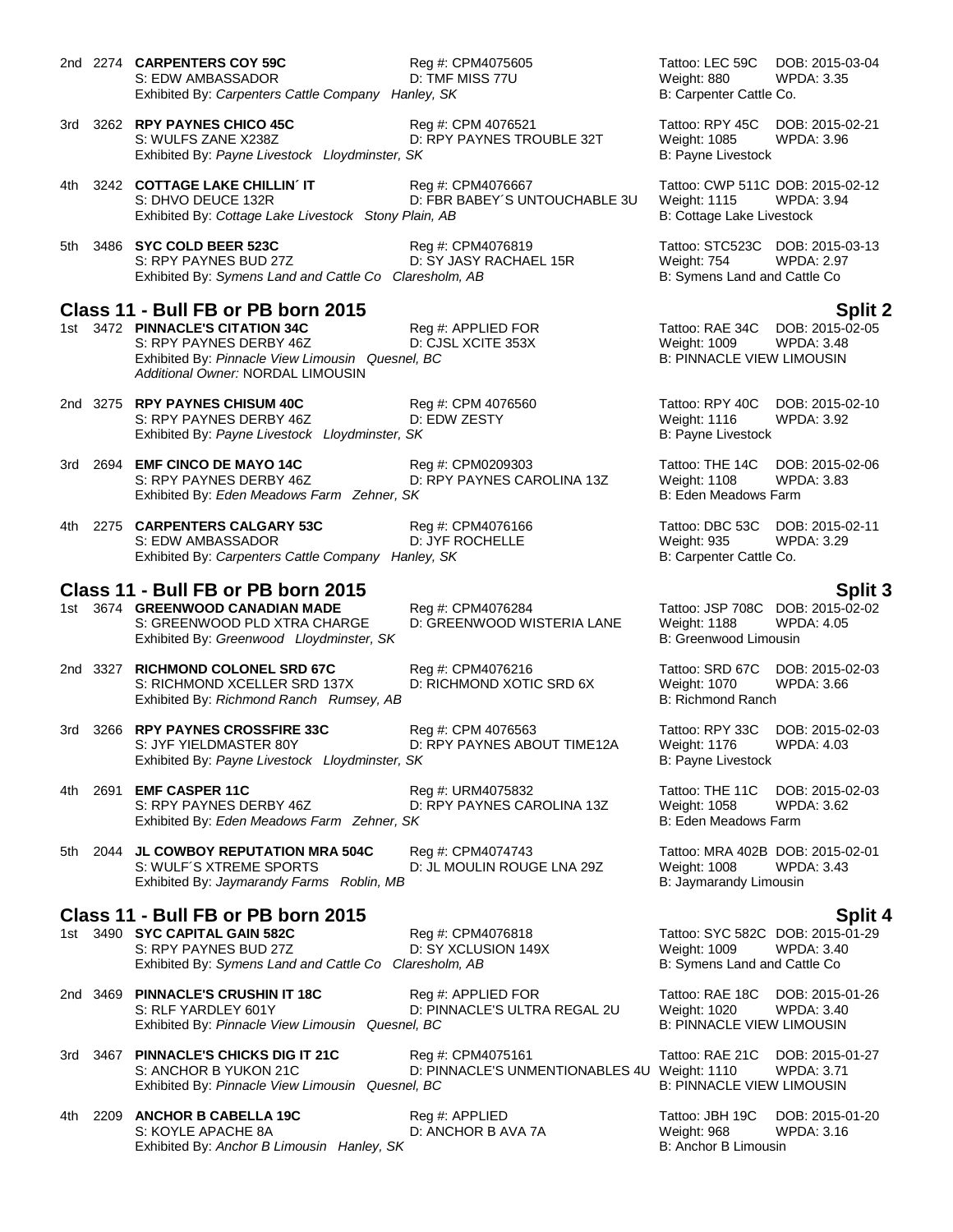### **Class 11 - Bull FB or PB born 2015 Split 5**

- S: MAGS WAR ADMIRAL **D: HSF TINKERBELL** Weight: 1118 WPDA: 3.58 Exhibited By: Payne Livestock Lloydminster, SK B: Payne Livestock B: Payne Livestock
- 2nd 3673 **GREENWOOD CANADIAN IMPACT** Reg #: CPM4076336 Tattoo: JSP 706C DOB: 2015-01-12 Exhibited By: Greenwood Lloydminster, SK B: Greenwood Limousin
- 3rd 2207 **ANCHOR B COLUMBIA 6C** Reg #: APPLIED Tattoo: JBH 6C DOB: 2015-01-04<br>S: ANCHOR B "THE BOSS" D: ANCHOR B WINNER Weight: 1100 WPDA: 3.42 S: ANCHOR B "THE BOSS" Exhibited By: *Anchor B Limousin Hanley, SK* B: Anchor B Limousin B: Anchor B Limousin
	- 3268 **RPY PAYNES CHALLENGER 11C** Reg #: CPM 4076532 Tattoo: RPY 11C DOB: 2015-01-14<br>S: RPY PAYNES DERBY 46Z D: RPY PAYNES SANDY 39X Weight: 1238 WPDA: 3.97 Exhibited By: Payne Livestock Lloydminster, SK
	- 3482 **SYC CROSSHAIR 585C** Reg #: CPM4076821 Tattoo: SYC585C DOB: 2015-01-09<br>S: WULF'S XTRACTOR X233X D: IVY'S XPECT THE BEST 47X Weight: 908 WPDA: 2.86 Exhibited By: Symens Land and Cattle Co Claresholm, AB

### **Class 12 - Junior Division Calf Champion and Reserve Calf Champion Bull**

- 1st 3674 **GREENWOOD CANADIAN MADE** Reg #: CPM4076284 Tattoo: JSP 708C DOB: 2015-02-02 S: GREENWOOD PLD XTRA CHARGE D: GREENWOOD WISTERIA LANE Weight: 1188 WPDA: 4.05<br>Exhibited By: Greenwood Llovdminster. SK B: Greenwood Limousin Exhibited By: Greenwood Lloydminster, SK
- 2nd 3327 **RICHMOND COLONEL SRD 67C** Reg #: CPM4076216 Tattoo: SRD 67C DOB: 2015-02-03 S: RICHMOND XCELLER SRD 137X D: RICHMOND XOTIC SRD 6X Weight: 1070 \<br>Exhibited By: *Richmond Ranch Rumsey. AB* B: Richmond Ranch Exhibited By: *Richmond Ranch Rumsey, AB*

### **Class 13 - Senior Division Calf Champion and Reserve Calf Champion Bull**

- 1st 3278 **RPY PAYNES CRUZ 12C** Reg #: CPM 4076360 Tattoo: RPY 12C DOB: 2015-01-14 S: MAGS WAR ADMIRAL **D: HSF TINKERBELL** S: MAGS WAR ADMIRAL D: HSF TINKERBELL Weight: 1118 WPDA: 3.58<br>Exhibited By: Payne Livestock Lloydminster, SK B: Payne Livestock Exhibited By: Payne Livestock Lloydminster, SK
- 2nd 3673 **GREENWOOD CANADIAN IMPACT** Reg #: CPM4076336 Tattoo: JSP 706C DOB: 2015-01-12 Exhibited By: Greenwood Lloydminster, SK

**Class 14 - Bull FB or PB born 2014 Sep 1- Dec 31**<br>1st 2411 JYF 609B **Split 1 Req #: APPLIED** Tattoo: JYF 609B DOB: 2014-09-15 1st 2411 **JYF 609B** Reg #: APPLIED Tattoo: JYF 609B DOB: 2014-0<br>S: AHCC WOOD MOUNTAIN W796 D: JYF 42Y D: The Meight: 1348 WPDA: 3.11 S: AHCC WOOD MOUNTAIN W796 Exhibited By: *J. Yorga Farms Ltd. Flintoft, SK* B: J. Yorga Farms **B: J. Yorga Farms** 

#### **Class 15 - Bull FB or PB born 2014 Jan 1- Aug 31 Split 1**

1st 3241 **COTTAGE LAKE BIG STAR** Reg #: CPM0218087 Tattoo: BPL 908B DOB: 2014-02-19<br>S: CFLX WILD CARD **D: AUTO WAVERLY 602W** Weight: 2060 WPDA: 3.21 S: CFLX WILD CARD D: AUTO WAVERLY 602W Weight: 2060 Exhibited By: Cottage Lake Livestock Stony Plain, AB B: Cottage Lake Livestock *Additional Owner:* Boss Cattle *Additional Owner:* Skull Creek Ranches

2nd 2213 **B BAR COGNAC 1B** Reg #: CPM0217771 Tattoo: UZX 1B DOB: 2014-01-01 S: RPY PAYNES DERBY 46Z **DERBY 46Z** D: ANCHOR B URBAN GIRL 118U Weight: 2047 WPDA: 2.97<br>Exhibited By: *B Bar Cattle Lucky Lake. SK* B: A B: B Bar Cattle B: B Bar Cattle Exhibited By: *B Bar Cattle Lucky Lake, SK Additional Owner:* Franseen Limousin, WI *Additional Owner:* Grand Meadow Farms, WI *Additional Owner:* Peterson Limousin, WI *Additional Owner:* Clark Cattle, ON *Additional Owner:* Mandayen Limousin, Australia

3rd 2050 **JL BONNET´S THUG MRA 402B** Reg #: CPM0217726<br>S: WULF´S XTREME SPORTS D: MRA SCOTCH BC Exhibited By: Jaymarandy Farms Roblin, MB

D: MRA SCOTCH BONNET 922W

D: GREENWOOD WISTERIA LANE

1st 3278 **RPY PAYNES CRUZ 12C** Reg #: CPM 4076360 Tattoo: RPY 12C DOB: 2015-01-14

D: RPY PAYNES SANDY 39X Weight: 1238 WPDA: 3.97<br>SK B: Payne Livestock

D: IVY´S XPECT THE BEST 47X Weight: 908 WPDA: 2.86<br>aresholm. AB B: IVY LIVESTOCK

### **Split 0**

# **Split 0**

D: GREENWOOD WISTERIA LANE Weight: 1208 WPD<br>B: Greenwood Limousin

| Tattoo: MRA 402B DOB: 2014-02-03 |            |
|----------------------------------|------------|
| Weight: 1957                     | WPDA: 2.98 |
| B: Javmarandy Livestock          |            |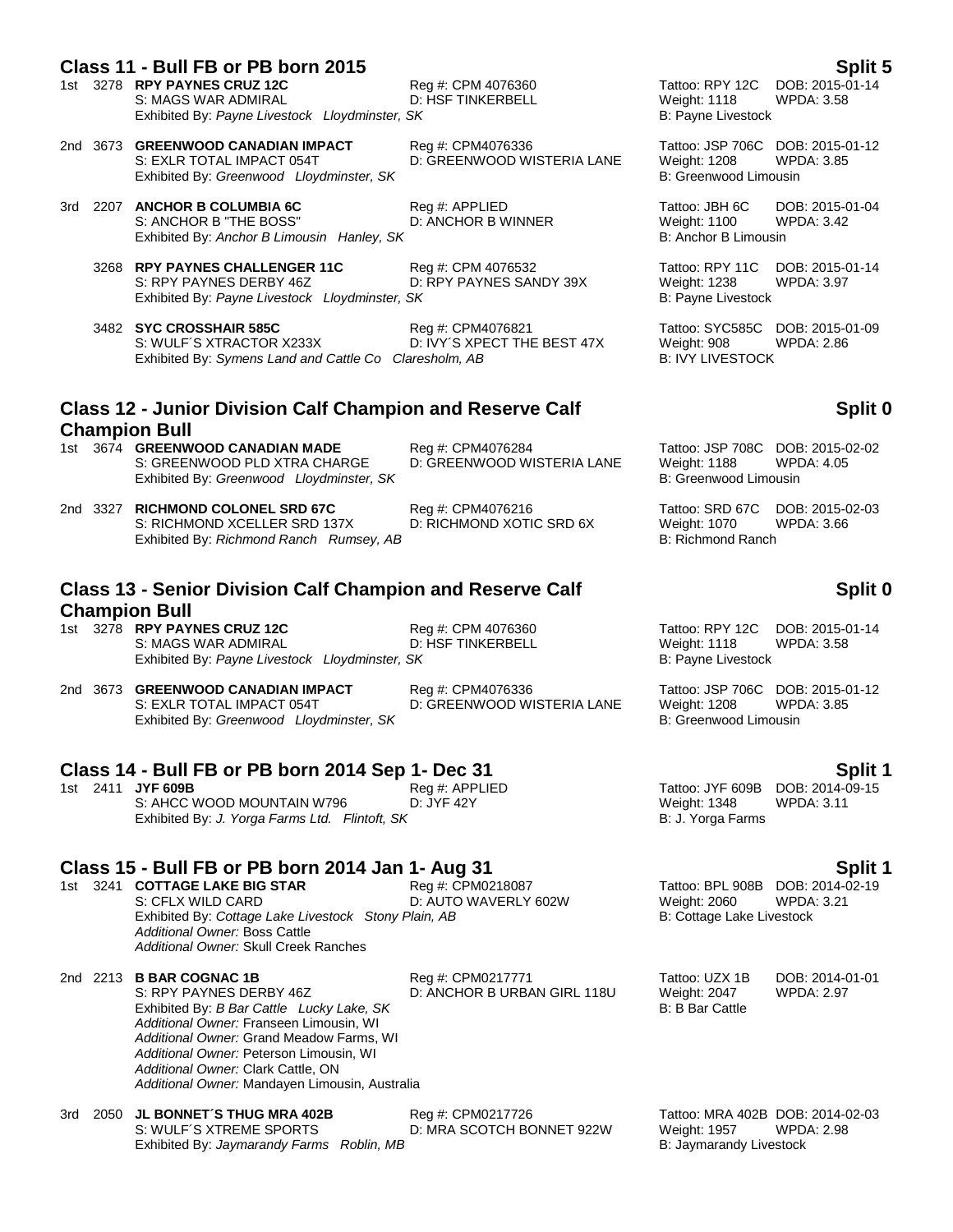4th 2252 **JYF BONSPEIL 125B** Reg #: CPM0221414 Tattoo: JYF 125A DOB: 2014-05-17<br>S: WULFS ZEPHYR X624Z D: SY JBAK RIGHT ONE 641R Weight: 1640 WPDA: 2.96 D: SY JBAK RIGHT ONE 641R Exhibited By: *J. Yorga Farms Ltd. Flintoft, SK* B: J. Yorga Farms **B: J. Yorga Farms** 5th 2647 JYF BIG TIMBER 47B Reg #: CPM0221371 Tattoo: JYF 47B DOB: 2014-04-22 S: KING WULF 8274Y D: MISS FLINTOFT 139X Weight: 1612 WPDA: 2.78 Exhibited By: *J. Yorga Farms Ltd. Flintoft, SK* B: And B: J. Yorga Farms **B: J. Yorga Farms Class 16 - Junior Champion and Reserve Junior Champion Bull Split 0** 1st 3241 **COTTAGE LAKE BIG STAR** Reg #: CPM0218087 Tattoo: BPL 908B DOB: 2014-02-19<br>S: CFLX WILD CARD D: AUTO WAVERLY 602W Weight: 2060 WPDA: 3.21 D: AUTO WAVERLY 602W Exhibited By: Cottage Lake Livestock Stony Plain, AB B: Cottage Lake Livestock Stone Dave Rivestock Stone Dave *Additional Owner:* Boss Cattle *Additional Owner:* Skull Creek Ranches 2nd 2213 **B BAR COGNAC 1B** Reg #: CPM0217771 Tattoo: UZX 1B DOB: 2014-01-01<br>S: RPY PAYNES DERBY 46Z D: ANCHOR B URBAN GIRL 118U Weight: 2047 WPDA: 2.97 D: ANCHOR B URBAN GIRL 118U Weight: 2047 WPDA: 2.97 Exhibited By: *B Bar Cattle Lucky Lake, SK* B: B Bar Cattle By: B: B Bar Cattle *Additional Owner:* Franseen Limousin, WI *Additional Owner:* Grand Meadow Farms, WI *Additional Owner:* Peterson Limousin, WI *Additional Owner:* Clark Cattle, ON *Additional Owner:* Mandayen Limousin, Australia **Class 17 - Bull FB or PB born 2013 Split 1** 1st 2594 **RICHMOND ACE TSR 39A** Reg #: CPM0214221 Tattoo: TSR 39A DOB: 2013-02-06 S: RICHMOND XCELLER **DIGELAL COLLED DE DIGELED DREAM** Weight: 2339 WPDA: 2.30 Exhibited By: *Ken-Doc Limousin Saskatoon, SK* B: Richmond Ranch 2nd 2024 **TMF REDWOOD322A** Reg #: CPM0216630 Tattoo: TMF 322A DOB: 2013-10-23 S: TMF WESTWOOD 505W D: TOP MEADOW 163M Weight: 2056 WPDA: 2.71 Exhibited By: *Windy Gables Warkworth, ON* B: Top Meadow Farms **Class 18 - Senior Champion and Reserve Senior Champion Bull <b>Split 0**<br>1st 2594 RICHMOND ACE TSR 39A **Beg #: CPM0214221** Tattoo: TSR 39A DOB: 2013-02-06 1st 2594 **RICHMOND ACE TSR 39A** Reg #: CPM0214221 Tattoo: TSR 39A DOB: 2013-02-06<br>S: RICHMOND XCELLER D: EXCEL POLLED DREAM Weight: 2339 WPDA: 2.30 D: EXCEL POLLED DREAM Weight: 2339 \<br>SK B: Richmond Ranch Exhibited By: Ken-Doc Limousin Saskatoon, SK 2nd 2024 **TMF REDWOOD322A** Reg #: CPM0216630 Tattoo: TMF 322A DOB: 2013-10-23<br>S: TMF WESTWOOD 505W D: TOP MEADOW 163M Weight: 2056 WPDA: 2.71 S: TMF WESTWOOD 505W D: TOP MEADOW 163M Weight: 2056 WPDA: 2.71 Exhibited By: *Windy Gables Warkworth, ON* B: Top Meadow Farms **Class 19 - Grand Champion and Reserve Grand Champion Bull Split 0** 1st 3241 **COTTAGE LAKE BIG STAR** Reg #: CPM0218087 Tattoo: BPL 908B DOB: 2014-02-19<br>S: CFLX WILD CARD D: AUTO WAVERLY 602W Weight: 2060 WPDA: 3.21 D: AUTO WAVERLY 602W Weight: 2060 WPDA: 3.21 Exhibited By: *Cottage Lake Livestock Stony Plain, AB* B: Cottage Lake Livestock Stone Plain, AB *Additional Owner:* Boss Cattle *Additional Owner:* Skull Creek Ranches 2nd 2213 **B BAR COGNAC 1B** Reg #: CPM0217771 Tattoo: UZX 1B DOB: 2014-01-01<br>S: RPY PAYNES DERBY 46Z D: ANCHOR B URBAN GIRL 118U Weight: 2047 WPDA: 2.97 S: RPY PAYNES DERBY 46Z D: ANCHOR B URBAN GIRL 118U Weight: 2047 WPDA: 2.97 Exhibited By: *B Bar Cattle Lucky Lake, SK* B: B: B Bar Cattle B: B: B Bar Cattle *Additional Owner:* Franseen Limousin, WI *Additional Owner:* Grand Meadow Farms, WI *Additional Owner:* Peterson Limousin, WI *Additional Owner:* Clark Cattle, ON *Additional Owner:* Mandayen Limousin, Australia

### **Class 20 - Breeder´s Herd Split 1**

1st **Breeder´s Herd** Exhibited By: *Greenwood Lloydminster, SK*

2nd 2693 **Breeder´s Herd** Exhibited By: *Eden Meadows Farm Zehner, SK*